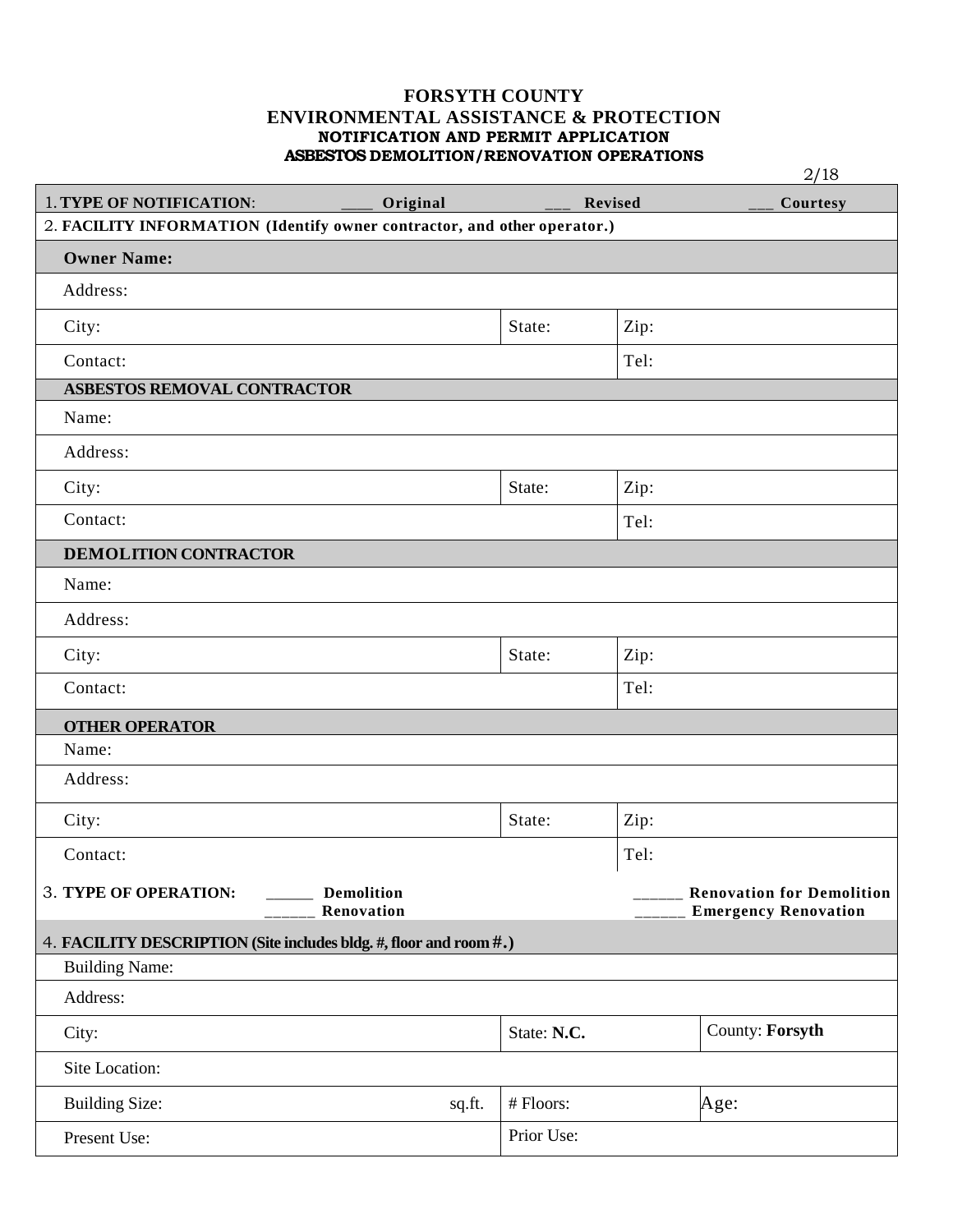6. **PROCEDURE: (Including Analytical Method and Laboratory Used), Used to Detect the Presence or Absence of Asbestos Material. For Demolition, a copy of the asbestos survey must accompany this notification.**

# 7. **REGULATED ACM TO BE REMOVED:**

| Pipe                      | ln.tt. | surtace       | su.it |
|---------------------------|--------|---------------|-------|
| Not on facility component | cu.ft. | <b>Boiler</b> | su.u  |

|                                  |                   |              |               | <b>NON-FRIABLE ASBESTOS PRESENT</b> |                   |               |
|----------------------------------|-------------------|--------------|---------------|-------------------------------------|-------------------|---------------|
| <b>Category I Asbestos</b>       | Amount<br>Present |              | Remove<br>Y/N | Category II Asbestos                | Amount<br>Present | Remove<br>Y/N |
| Flooring                         |                   |              |               | Transite                            |                   |               |
| Asphalt roofing                  |                   |              |               | Coating/sealants                    |                   |               |
| Packing/gaskets                  |                   |              |               |                                     |                   |               |
| 8. Scheduled Dates:              |                   | <b>Start</b> |               | <b>Complete</b>                     |                   |               |
| Asbestos Removal                 |                   |              |               |                                     |                   |               |
| <b>Renovation for Demolition</b> |                   |              |               |                                     |                   |               |
| Demolition and Disposal          |                   |              |               |                                     |                   |               |

9. **DESCRIPTION OF PLANNED DEMOLITION OR RENOVATION WORK, AND METHOD(S) TO BE USED, INCLUDING DEMOLITION/RENOVATION TECHNIQUES AND DESCRIPTION OF FACILITY COMPONENTS BEING RENOVATED OR DEMOLISHED. USE ADDITIONAL PAGES IF NEEDED.**

10. **DESCRIPTION OF WORK PRACTICES AND ENGINEERING CONTROLS TO BE USED TO PREVENT EMISSIONS OF ASBESTOS AT THE DEMOLITION/RENOVATION SITE. THIS INCLUDES ASBESTOS REMOVAL, WASTE HANDLING EMISSION CONTROL MEASURES, AND GENERAL DUST CONTROL. USE ADDITIONAL PAGES IF NEEDED.**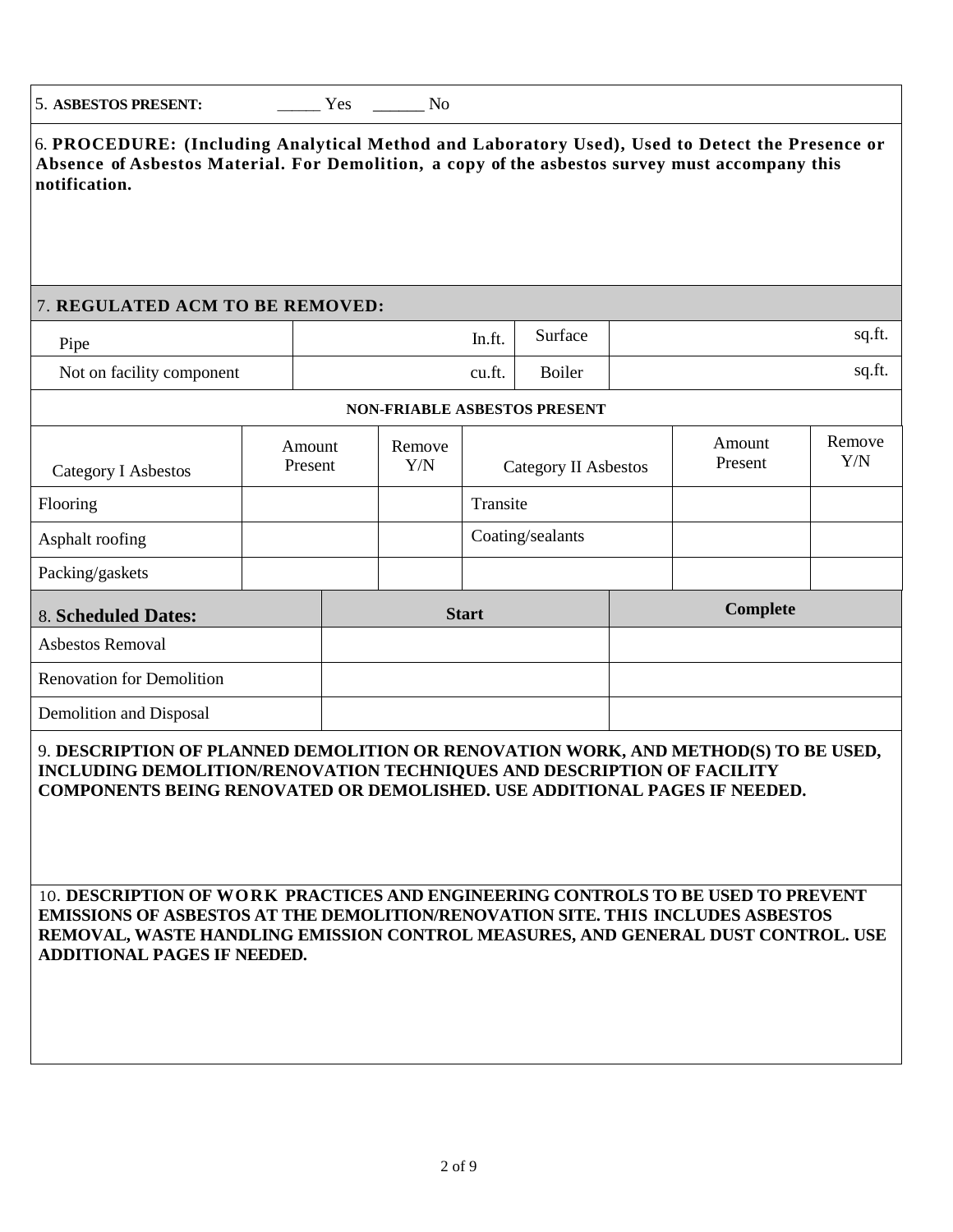| 11. WASTE TRANSPORTER #1:                                                                                                  |                        |      |  |  |
|----------------------------------------------------------------------------------------------------------------------------|------------------------|------|--|--|
| Name:                                                                                                                      |                        |      |  |  |
| Address:                                                                                                                   |                        |      |  |  |
| City:                                                                                                                      | State:                 | Zip: |  |  |
| Contact:                                                                                                                   |                        | Tel: |  |  |
| 12. WASTE DISPOSAL SITE #1:                                                                                                |                        |      |  |  |
| Name:                                                                                                                      |                        |      |  |  |
| Address:                                                                                                                   |                        |      |  |  |
| City:                                                                                                                      | State:                 | Zip: |  |  |
| Contact:                                                                                                                   |                        | Tel: |  |  |
|                                                                                                                            |                        |      |  |  |
| WASTE DISPOSAL SITE #2 OR WASTE TRANSPORTER #2:                                                                            |                        |      |  |  |
| Name:                                                                                                                      |                        |      |  |  |
| Address:                                                                                                                   |                        |      |  |  |
| City:                                                                                                                      | State:                 | Zip: |  |  |
| Contact:                                                                                                                   |                        | Tel: |  |  |
| 13. IF DEMOLITION ORDERED BY A GOVERNMENT AGENCY, PLEASE ATTACH ORDER.                                                     |                        |      |  |  |
| Name:                                                                                                                      | Title:                 |      |  |  |
| Authority:                                                                                                                 |                        |      |  |  |
| Date of Order:                                                                                                             | Date ordered to begin: |      |  |  |
| 14. FOR EMERGENCY RENOVATIONS, PLEASE COMPLETE.                                                                            |                        |      |  |  |
| Date and hour of emergency:                                                                                                |                        |      |  |  |
| Description of the sudden, unexpected event:                                                                               |                        |      |  |  |
|                                                                                                                            |                        |      |  |  |
| Explanation of how the event caused unsafe conditions or would cause equipment damage or an unreasonable financial burden: |                        |      |  |  |
|                                                                                                                            |                        |      |  |  |
|                                                                                                                            |                        |      |  |  |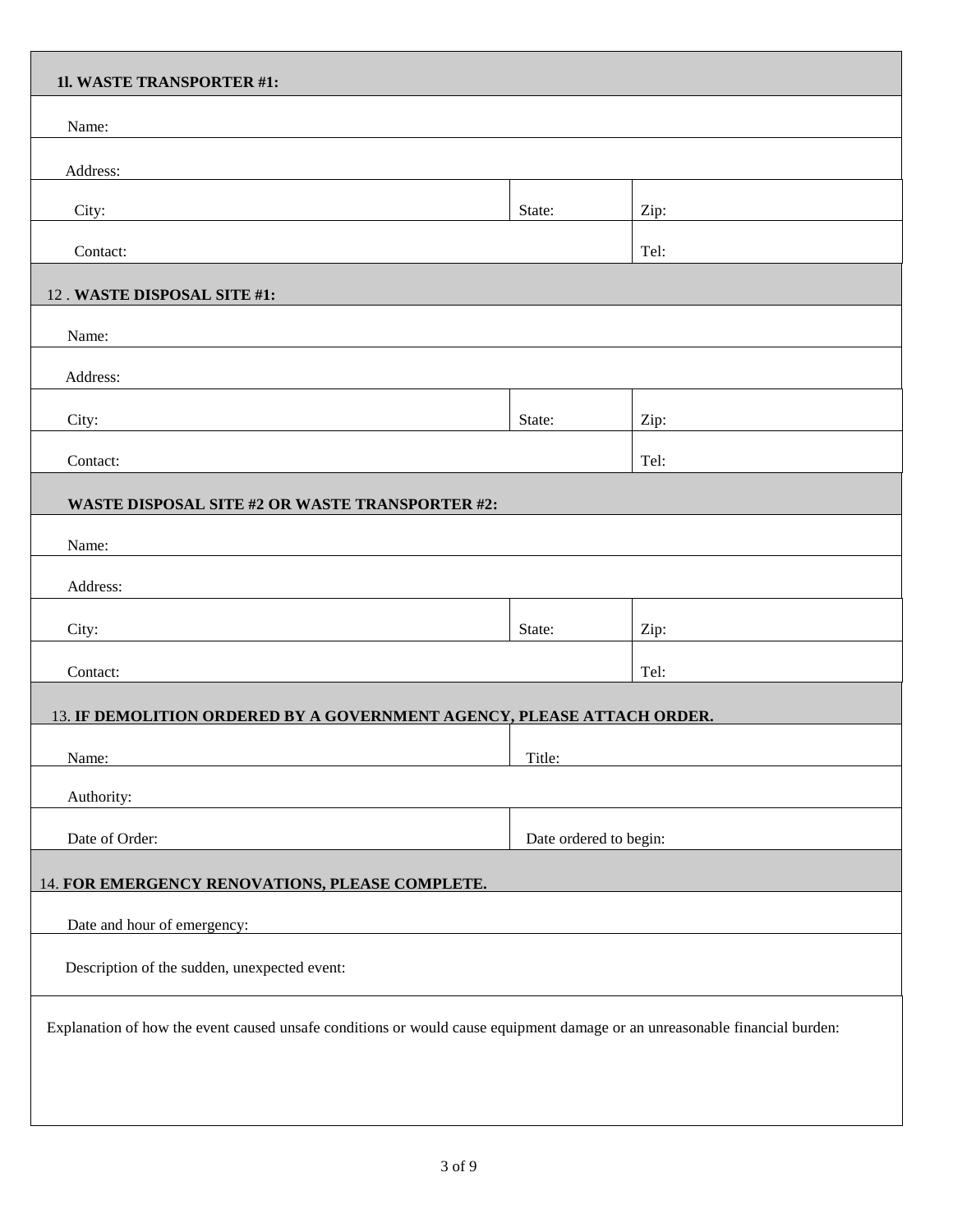| 15. DESCRIPTION OF PROCEDURES TO BE FOLLOWED IN THE EVENT THAT UNEXPECTED ASBESTOS IS FOUND |
|---------------------------------------------------------------------------------------------|
| OR PREVIOUSLY NON-FRIABLE ASBESTOS MATERIAL BECOMES CRUMBLED, PULVERIZED, OR REDUCED TO     |
| <b>POWDER. USE ADDITIONAL PAGES IF NEEDED.</b>                                              |

16. ASSESSMENT OF FEES (to be included with notification for Renovation):

#### DEMOLITION:

 **There is no fee assessment for a NESHAP Demolition Permit. A Notification/Permit Application must still be submitted with an Asbestos Survey and a permit obtained prior to the start of a NESHAP applicable demolition project.**

 **Once obtained the permit must be updated as required by NESHAP.**

### **RENOVATION:**

The fee for a NESHAP Renovation Permit for Regulated Asbestos Removal shall be the greater of A or B.

A. One percent of the contract price: Asbestos Removal Contract Price \$  $x = 1.0\% = 1.0\% = 1.0\% = 1.0\% = 1.0\% = 1.0\% = 1.0\% = 1.0\% = 1.0\% = 1.0\% = 1.0\% = 1.0\% = 1.0\% = 1.0\% = 1.0\% = 1.0\% = 1.0\% = 1.0\% = 1.0\% = 1.0\% = 1.0\% =$ 

B. The total of \$ .**10** times the square footage of non-friable ACM that has or will become friable (**b-I**) plus \$ .**20** limes the square footage of friable ACM (**b-2**).

C. Total fees for Asbestos Removals Prior to Demolition shall not exceed \$1,500.

 **See Permit Fee Worksheet on Page 5 (Section 18)**

## 17. **\*\*\*THIS SECTION MUST BE COMPLETED\*\***

**I certify to the accuracy of the plans, specifications, and supplemental data submitted with this application and do hereby agree that if a permit is issued, the owner and operator will abide by its terms in all respects. I understand that any misinformation or misrepresentation will be grounds for the modification or revocation of any permit based on this application and may also be a violation of air quality regulations. I further certify that this project will be conducted in accordance with 40 CFR Part 61, Subpart M (NESHAP) and that I am an authorized agent of the permittee.**

 **\_\_\_\_\_\_\_\_\_\_\_\_\_\_\_\_\_\_\_\_\_\_\_\_\_\_\_\_\_\_\_\_\_\_\_\_\_\_\_\_\_\_\_\_\_\_\_\_\_\_\_ \_\_\_\_\_\_\_\_\_\_\_\_\_\_\_\_\_\_\_\_\_\_\_\_ Signature of Owner/Operator Title**

 **Company Date** 

**Telephone: \_\_\_\_\_\_\_\_\_\_\_\_\_\_\_\_\_\_\_\_\_\_\_\_\_E-Mail:\_\_\_\_\_\_\_\_\_\_\_\_\_\_\_\_\_\_\_\_\_\_\_\_\_\_\_\_\_\_\_\_\_\_ Fax** #: \_\_\_\_\_\_\_\_\_\_\_\_\_\_\_\_\_\_\_\_\_\_\_\_

| FOR DEPARTMENTAL USE ONLY |                     |  |  |  |  |
|---------------------------|---------------------|--|--|--|--|
| Permit #                  | <b>Case Manager</b> |  |  |  |  |
|                           |                     |  |  |  |  |
|                           |                     |  |  |  |  |

 **\_\_\_\_\_\_\_\_\_\_\_\_\_\_\_\_\_\_\_\_\_\_\_\_\_\_\_\_\_\_\_\_\_\_\_\_\_\_\_\_\_\_\_\_\_\_\_\_\_\_ \_\_\_\_\_\_\_\_\_\_\_\_\_\_\_\_\_\_\_\_\_\_\_\_**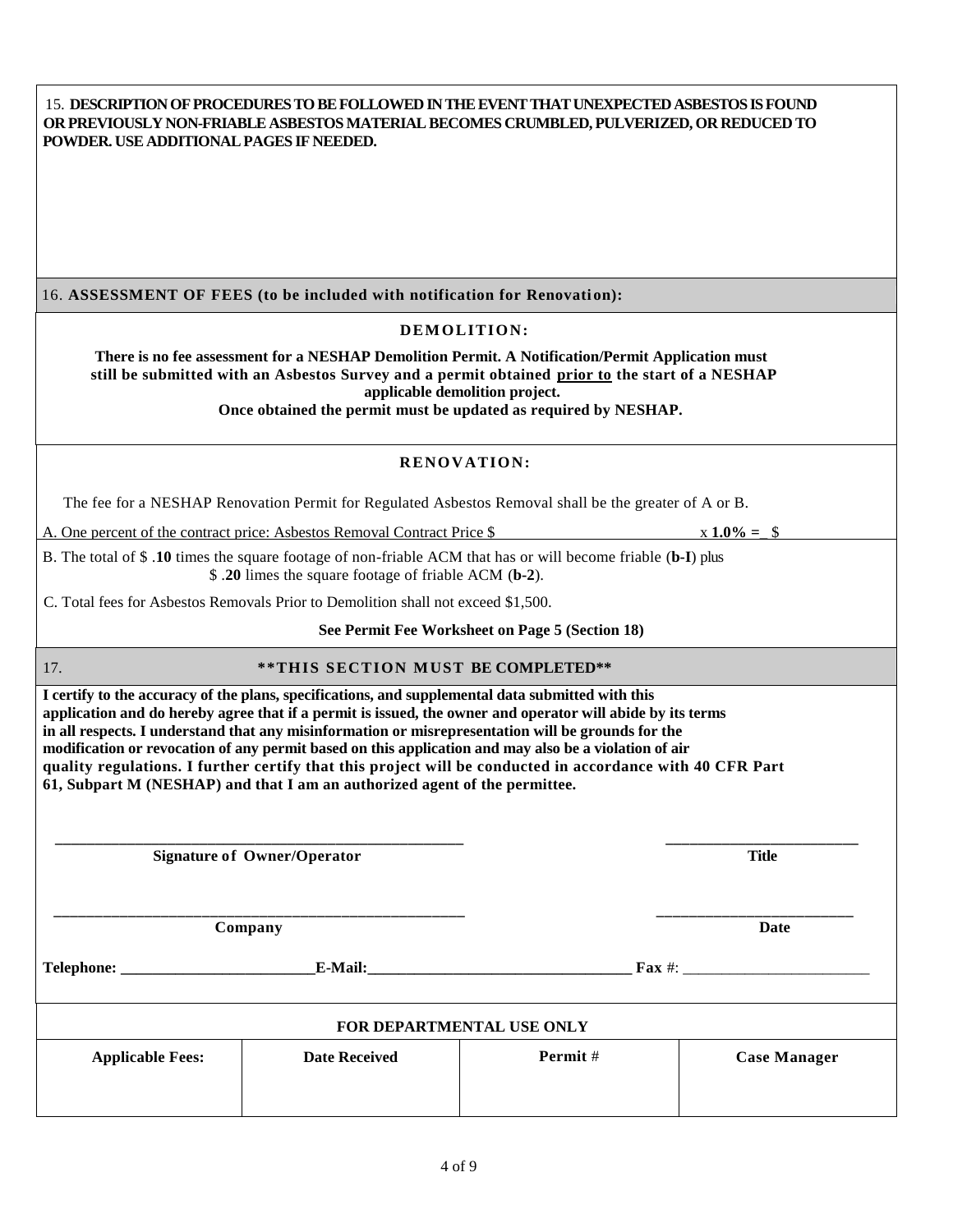|                                                                                                                                                                                                                                                                                                                                                                    | 18. PERMIT FEE WORKSHEET (Fees to be included with notification): |                                                                                                                  |                                                           |  |  |
|--------------------------------------------------------------------------------------------------------------------------------------------------------------------------------------------------------------------------------------------------------------------------------------------------------------------------------------------------------------------|-------------------------------------------------------------------|------------------------------------------------------------------------------------------------------------------|-----------------------------------------------------------|--|--|
|                                                                                                                                                                                                                                                                                                                                                                    |                                                                   | DEMOLITION:                                                                                                      |                                                           |  |  |
| There is no fee assessment for a NESHAP Demolition Permit. A Notification/Permit Application must still<br>be submitted with an Asbestos Survey at least ten (10) business days prior to the start date and a permit<br>obtained prior to the start of a NESHAP applicable demolition project. Once obtained, the permit must be<br>updated as required by NESHAP. |                                                                   |                                                                                                                  |                                                           |  |  |
|                                                                                                                                                                                                                                                                                                                                                                    |                                                                   | <b>RENOVATION:</b>                                                                                               |                                                           |  |  |
|                                                                                                                                                                                                                                                                                                                                                                    |                                                                   | The fee for a NESHAP Renovation Permit for Regulated Asbestos Removal shall be the greater of A or B             |                                                           |  |  |
|                                                                                                                                                                                                                                                                                                                                                                    |                                                                   |                                                                                                                  |                                                           |  |  |
|                                                                                                                                                                                                                                                                                                                                                                    | plus \$.20 times the square footage of friable ACM (b-2).         | <b>B.</b> The total of \$.10 times the square footage of non-friable ACM that has or will become friable (b-1)   |                                                           |  |  |
| $(b-1)$ Type of RACM                                                                                                                                                                                                                                                                                                                                               | Quantity $x.10 = FEE$                                             | $(b-2)$ Type of RACM                                                                                             | Quantity $x $.20 = FEE$                                   |  |  |
| Floor Tile                                                                                                                                                                                                                                                                                                                                                         | $-$ f x $.10 = $$                                                 | Pipe Insulation __________ If x $20 = $$                                                                         |                                                           |  |  |
|                                                                                                                                                                                                                                                                                                                                                                    | Cementitious Materials________ sf x $.10 =$ \$__________          |                                                                                                                  |                                                           |  |  |
| (Siding, roofing, wallboard panels)                                                                                                                                                                                                                                                                                                                                |                                                                   |                                                                                                                  | Surfacing Material ___________ sf x .20 = \$_____________ |  |  |
| Roofing                                                                                                                                                                                                                                                                                                                                                            | $-$ sf/cf x .10 = \$                                              | Other                                                                                                            | $-$ sf/lf x .20 = \$                                      |  |  |
| Total b-1:                                                                                                                                                                                                                                                                                                                                                         | sf/cf $x . 10 = $$                                                |                                                                                                                  | Total b-2: __________ sf/lf x .20 =\$____________         |  |  |
|                                                                                                                                                                                                                                                                                                                                                                    |                                                                   | <b>RENOVATION FEES DUE:</b>                                                                                      |                                                           |  |  |
|                                                                                                                                                                                                                                                                                                                                                                    |                                                                   |                                                                                                                  |                                                           |  |  |
|                                                                                                                                                                                                                                                                                                                                                                    |                                                                   | <b>B.</b> The total of <b>b</b> -1 \$____________________________ + <b>b</b> -2 \$____________ = \$_____________ |                                                           |  |  |
| C. Total fees for Asbestos Removals Prior to Demolition shall not exceed \$1,500.                                                                                                                                                                                                                                                                                  |                                                                   |                                                                                                                  |                                                           |  |  |
| Check Here if Applicable ________                                                                                                                                                                                                                                                                                                                                  |                                                                   |                                                                                                                  |                                                           |  |  |
| (Greater of A or B)                                                                                                                                                                                                                                                                                                                                                |                                                                   |                                                                                                                  |                                                           |  |  |
| Make Checks PayableTo: Forsyth County General Fund                                                                                                                                                                                                                                                                                                                 |                                                                   |                                                                                                                  |                                                           |  |  |
| FOR DEPARTMENTAL USE ONLY                                                                                                                                                                                                                                                                                                                                          |                                                                   |                                                                                                                  |                                                           |  |  |
| Applicable Fees:                                                                                                                                                                                                                                                                                                                                                   | Date Received                                                     | Permit#                                                                                                          | Case Manager                                              |  |  |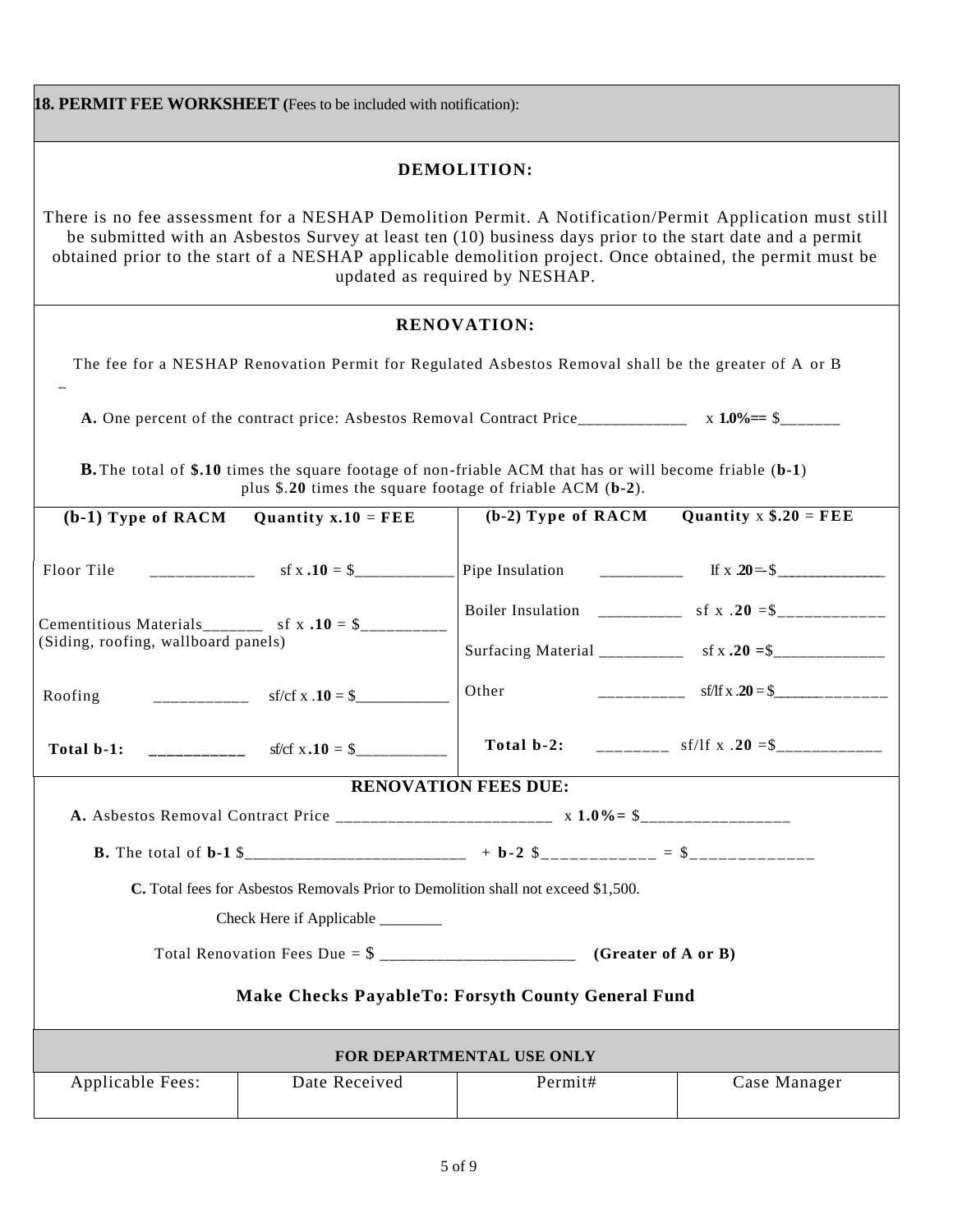## **Forsyth County Environmental Assistance & Protection NESHAP Notification Instructions**

A National Emission Standard for Hazardous Air Pollutants (NESHAP) Demolition/Renovation notification is required by the Forsyth County Code to be submitted to the Forsyth County Office of Environmental Assistance & Protection when the following activities are planned in a facility according to Subchapter 3D, Rule .1110 (40 CFR, Part 61, Subpart M):

- 1. All demolition projects (including intentional burning) when demolition meaning the wrecking or taking out of any load-supporting structures.
- 2. All renovation projects with removal of regulated asbestos containing material (RACM) equaling or exceeding 260 linear feet, 160 square feet, or 35 cubic feet.

A Forsyth County Permit application must be filled out in it's entirety with the completed application submitted to the Office of Environmental Assistance & Protection at least 10 working days prior to the start of any demolition activities or asbestos removal. The receipt date will begin day 1 for the required notice period. Applicable permit fees must accompany the notification.

The Forsyth County Office of Environmental Assistance & Protection administers a federal program in Forsyth County which is subject to US EPA policy and interpretation and federal court rulings.

Preparation: All information must be completed and submitted to:

Forsyth County Office of Environmental Assistance & Protection 201 N. Chestnut Street Winston-Salem, NC 27101 (336) 703-2440 Main Line (336) 703-2427 NESHAP

- 1. TYPE OF NOTIFICATION: Indicate type of notification, original, revised, or courtesy.
- 2. FACILITY INFORMATION: Identify the owner of the facility, address, telephone number and contact person. If asbestos containing materials (ACM) are to be removed, identify the removal contractor, the contractor's address, telephone number, and contact person. For demolition projects identify the demolition contractor and his address, telephone number, and contact person. Other operator includes representatives of the owner (architect, general contractor, engineering consulting firm). Complete the name, address, telephone number, and contact person.
- 3. TYPE OF OPERATION: Identify type of operation; Demolition, Renovation (asbestos removal), Renovation for Demolition, Ordered Demolition (facility is being demolished under an order of a state or local government because the facility is structurally unsound and in danger of imminent collapse), or Emergency Renovation (renovation that must be performed due to an unexpected event that necessitated that work).
- 4. FACILITY DESCRIPTION: Name and address of building where demolition or renovation will take place. Include the building size and age, past and present use, and where the work will take place (site location including floor and room number) for renovation.
- 5. Indicate if asbestos is present.
- 6. Indicate procedure (including analytical method and laboratory used) used to determine if asbestos is present or not. For demolition, a copy of the asbestos survey must be attached to this notification.
- 7. REGULATED ACM TO BE REMOVED: Indicate amounts of friable asbestos material to be removed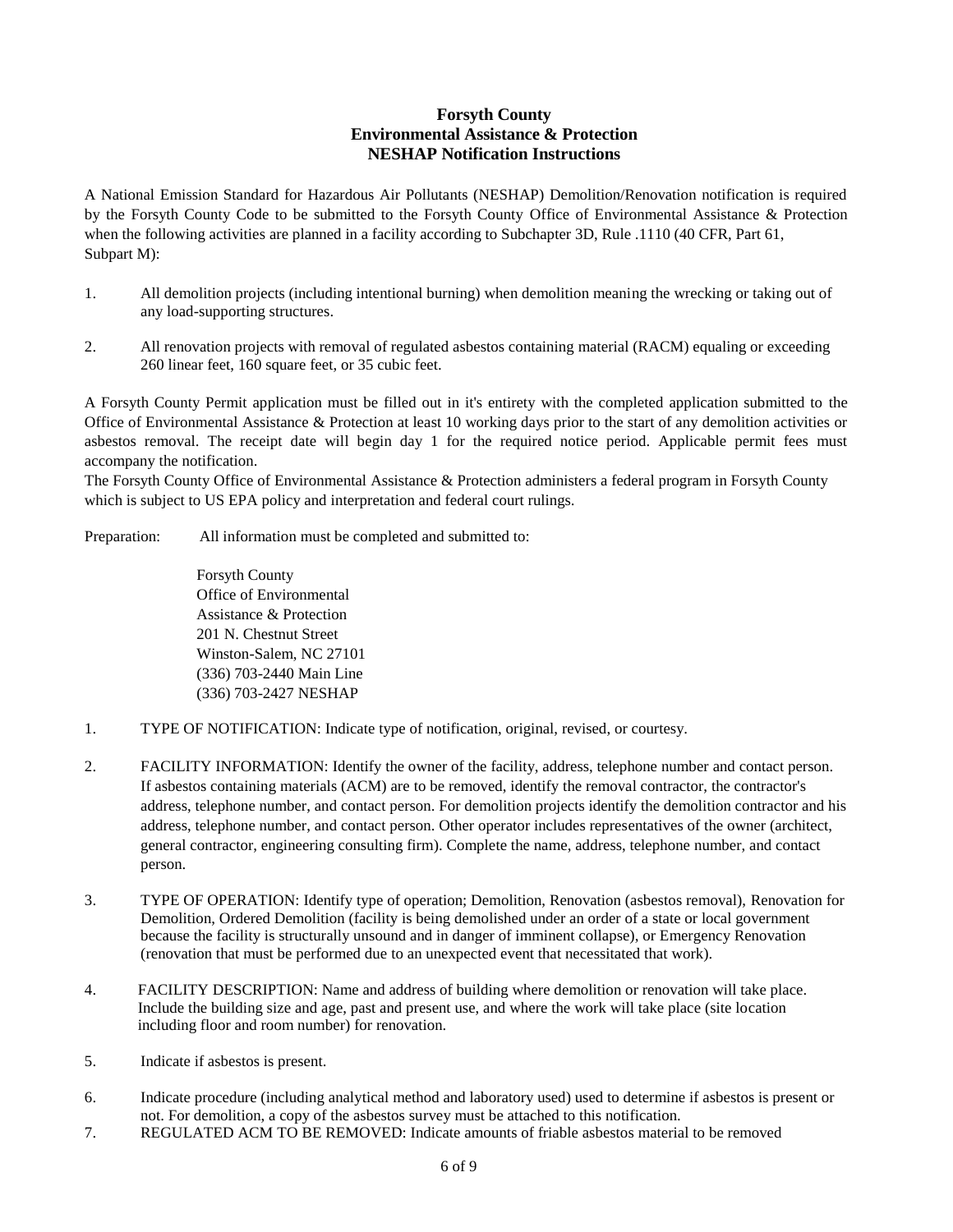from facility. Indicate also any non-friable asbestos material present including the type of asbestos, amount, and whether it is to be removed.

8. SCHEDULED DATES: Asbestos Removal/Demolition - actual start and completion dates of actual removal. Renovation - start and completion dates of project including set-up and any work required after completion of all removal, including disposal of waste. Demolition and Disposal - actual start and completion dates demolition will begin and be complete including disposal of debris.

This notification must be submitted to the Office of Environmental Assistance & Protection at least 10 working days prior to start of work.

- 9. Description of work planned including components involved and work methods to be used. Example: Removal of pipe insulation in boiler room using the glove-bag method. Demolition of existing structure using wrecking ball and front end loader.
- 10. Description of preventive measures to be taken for dust control and to prevent any possible emissions of asbestos.
- 11. WASTE TRANSPORTERS: Name, address, telephone number, and contact person of company or contractor that will be transporting renovation or demolition material from the project to the disposal site.
- 12. WASTE DISPOSAL SITE: Name, address, telephone number, and contact person where the demolition debris or asbestos containing waste will be disposed. All disposal sites must be listed.
- 13. Name of agency responsible for ordering of demolition if applicable.
- 14. FOR EMERGENCY RENOVATIONS: Complete the date and hour the problem occurred, and the reason for the emergency.
- 15. DESCRIPTION OF PROCEDURES: Describe procedures that will be taken in the event that asbestos is found that was previously unknown or if non-friable asbestos becomes broken up enough to be considered friable.
- 16. Assessment of permit fees to be included with notification.
- 17. CERTIFICATION OF ACCURACY: Signature of owner or operator certifying the accuracy of the information submitted in the permit application notification and that accredited personnel are being used on the project.
- 18. PERMIT FEE WORKSHEET: To be used to calculate the required fees for a renovation (asbestos removal) permit. Worksheet must be included with the notification.

Completion of this notification form in it's entirety will meet the requirements contained in 40 CFR 61:145 "Standard for demolition and renovation." Upon completion and review of this form a permit will be sent to the owner/operator via fax or E-Mail. A copy of this permit should be kept on the job site. The Office of Environmental Assistance & Protection must be notified in writing of changes to this permit or it's conditions. This includes changes in start and completion dates, and amounts of ACM to be removed. In NO EVENT shall any work covered by this regulation and permit start on any other date than that listed in the notification.

**If there are any questions, please contact Roy Gremmell at (336) 703-2427 or via email [gremmerk@forsyth.cc](mailto:gremmerk@forsyth.cc)** .

**\*\*Notice\*\***

**Additional permits may still be required for demolition/renovation activities in Forsyth County and it's incorporated municipalities from the City of Winston-Salem Inspections Division or the Town of Kernersville Inspections Department. Also, a permit from the State of North Carolina for asbestos removal may be required. It is the responsibility of the applicant to verify that all permits are obtained prior to beginning any work.**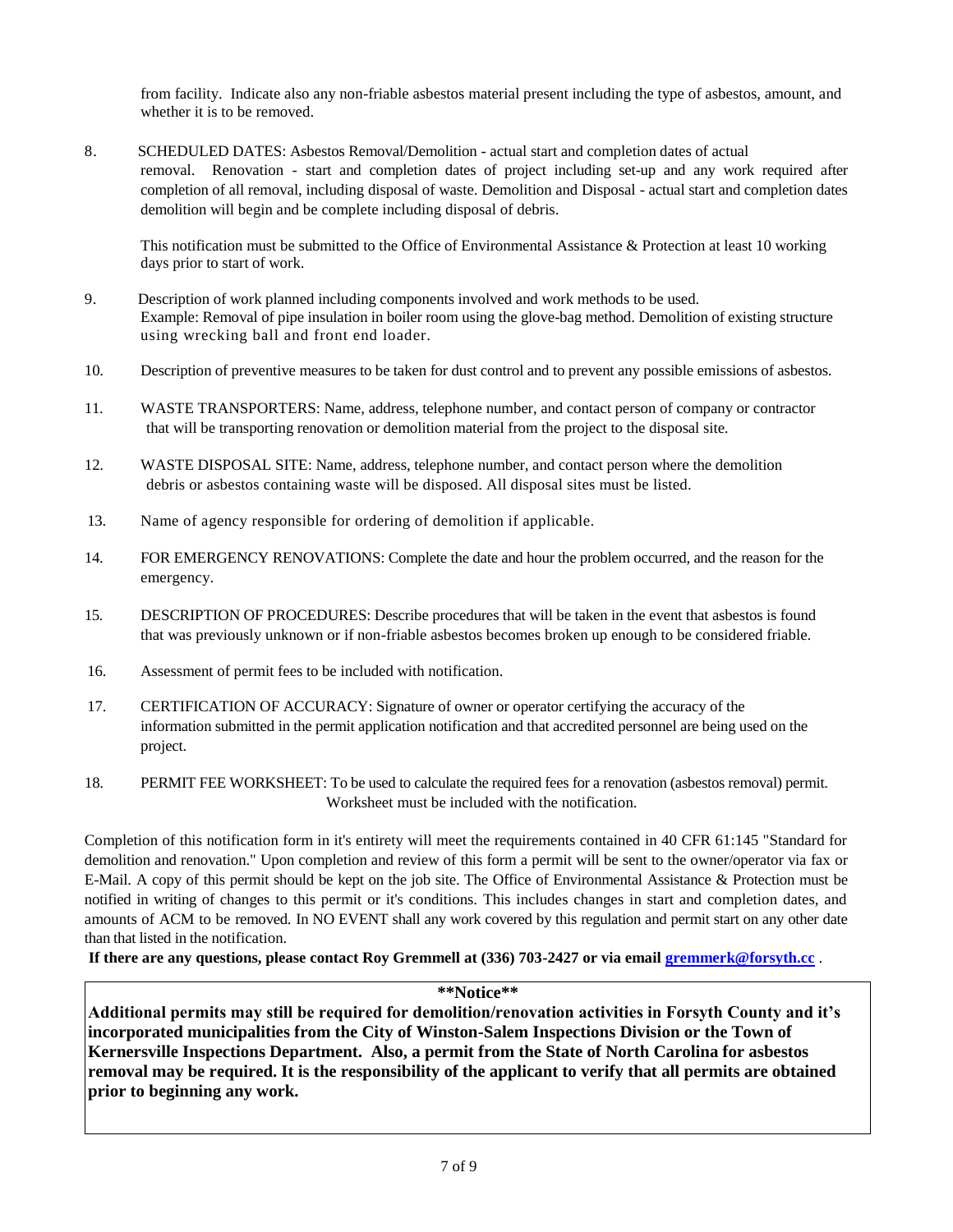# Forsyth County Environmental Assistance & Protection

201 N. Chestnut Street (336) 703-2440<br>Winston-Salem, NC 27101 336) 727-2777 fax Winston-Salem, NC 27101

|                                                | <b>REVISION for NESHAP PERMIT/NOTIFICATION</b>                                    |                               |                                             |      |  |  |
|------------------------------------------------|-----------------------------------------------------------------------------------|-------------------------------|---------------------------------------------|------|--|--|
| Project/Facility:                              |                                                                                   | <b>NESHAP Permit#</b>         |                                             |      |  |  |
| Address:                                       |                                                                                   |                               |                                             |      |  |  |
| Operator:                                      |                                                                                   | Contact Person/Phone:         |                                             |      |  |  |
|                                                | <b>ASBESTOS REMOVAL</b>                                                           |                               |                                             |      |  |  |
| <b>Revised Start Date:</b>                     |                                                                                   | <b>Revised Complete Date:</b> |                                             |      |  |  |
|                                                | <b>DEMOLITION</b>                                                                 |                               |                                             |      |  |  |
| <b>Revised Start Date:</b>                     |                                                                                   | Revised Complete Date:        |                                             |      |  |  |
| <b>TRANSPORTERS</b>                            | $LANDFILLS$ <sub>_________</sub>                                                  |                               | OTHER OPERATORS_______                      |      |  |  |
| Additional (Added to Project)                  |                                                                                   |                               |                                             |      |  |  |
|                                                | Name                                                                              |                               |                                             |      |  |  |
|                                                | Address                                                                           |                               |                                             |      |  |  |
|                                                |                                                                                   |                               |                                             |      |  |  |
|                                                | Contact/Phone #                                                                   |                               |                                             |      |  |  |
|                                                | ADDITIONAL QUANTITIES OF MATERIALS                                                |                               |                                             |      |  |  |
| <b>b-1 TYPE of RACM</b>                        | Quantity x $\$$ .10 = FEE                                                         | <b>b-2 TYPE of RACM</b>       | Quantity x $\$$ .20 = FEE                   |      |  |  |
| <b>Floor Tile</b>                              | $\frac{\text{sf x.10}}{2}$                                                        | Pipe Insulation               | $\frac{\text{sf x } 20 =$                   |      |  |  |
| <b>Cementitious Material</b>                   | $\frac{\text{sf x.10}}{2}$ sf x.10=                                               | <b>Boiler Insulation</b>      | $\frac{\text{sf x } 20=}{\text{sf x } 20=}$ |      |  |  |
| Roofing                                        | $\frac{\text{sf x.10}}{2}$                                                        | <b>Surfacing Materials</b>    | $\leq$ sf x .20=                            |      |  |  |
| Other                                          | $\frac{\text{sf x.10}}{2}$ sf x.10=                                               | Other                         | $\frac{\text{sf x } 20=$                    |      |  |  |
| Total <b>b-1</b>                               | $\frac{\text{sf x.10}}{2}$ sf x.10=                                               | Total <b>b-2</b>              | $\text{sf x } .20=$                         |      |  |  |
|                                                | Total b-1 $+ b-2$                                                                 |                               | $=$ \$                                      |      |  |  |
| <b>ADDITIONAL COMMENTS or OTHER REVISIONS:</b> |                                                                                   |                               |                                             |      |  |  |
|                                                | I certify that the information submitted is accurate to the best of my knowledge. |                               |                                             |      |  |  |
| Name:<br>Title:                                |                                                                                   |                               |                                             |      |  |  |
| Company Name:                                  |                                                                                   |                               |                                             |      |  |  |
| Signature:                                     |                                                                                   | Date:                         |                                             |      |  |  |
|                                                |                                                                                   | DEPARTMENTAL USE              |                                             |      |  |  |
|                                                | $Fax \_$                                                                          |                               | Additional Fees_                            |      |  |  |
|                                                |                                                                                   |                               |                                             | 2/18 |  |  |